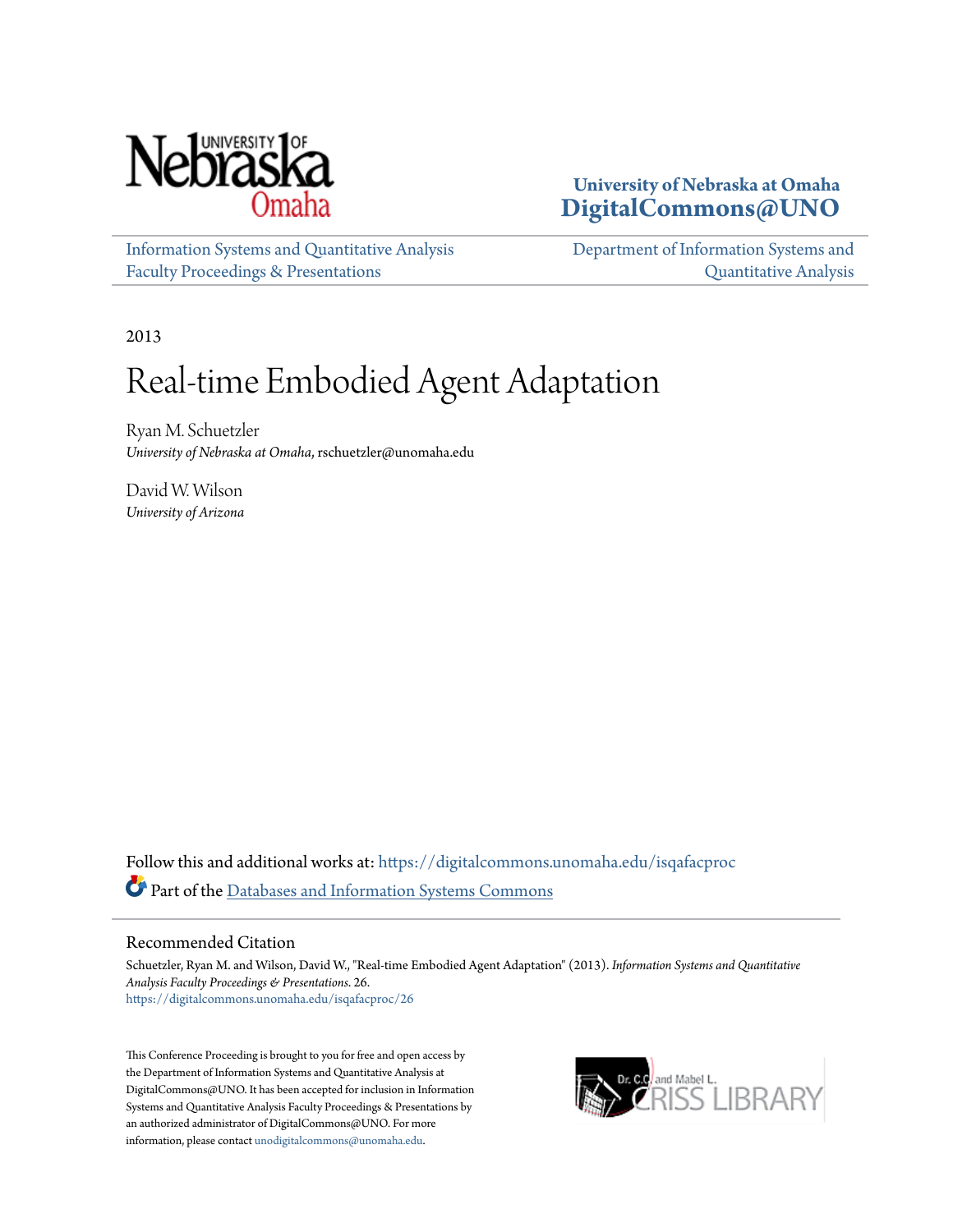## Real-time Embodied Agent Adaptation

Ryan Schuetzler University of Arizona rschuetzler@cmi.arizona.edu

*Abstract*—This paper reports on initial investigation of two emerging technologies, FaceFX and Smartbody, capable of creating life-like animations for embodied conversational agents (ECAs) such as the AVATAR agent. Real-time rendering and animation generation technologies can enable rapid adaptation of ECAs to changing circumstances. The benefits of each package are discussed.

#### I. INTRODUCTION

Decision support systems provide key information to aid humans in complex decision-making and problem solving tasks [1]. Effective decision support can provide substantial gains in productivity in a number of different contexts [2], [3]. One area in which a need for efficient decision support has been demonstrated is that of processing border crossers entering a country [4]. In this context, human border agents must quickly and accurately assess many crossers' intentions, screening out those crossers with deceptive or harmful intentions. Even ignoring the fact that humans are generally very poor detectors of deception [5], the cognitive effort required for border agents to effectively process the volume of border crossers can be very demanding. These factors suggest the border crossing context to be a prime candidate for the productivity gains provided by effective decision support.

Recent research has focused on providing a useful decision support solution for use in the border crossing context [4], [6]. The initial stages of this program of research focused on identifying sensors that could effectively measure cues of deception or concealed information in a rapid, non-invasive way, as required by the border screening context. The product of this applied research initiative is an automated kiosk that uses embodied conversational agents (ECAs) to perform automated interviews of individuals, using a combination of sensors to detect behaviors often indicative of deceptive or otherwise malicious intentions [6]. We refer to this kiosk hereafter as the Automated Virtual Agent for Truth Assessments in Real Time (AVATAR). The AVATAR program of research is ongoing, and improvements are continually being developed and tested in both laboratory and field settings.

In today's complex, rapidly changing decision environment, decision-making activities are more difficult than ever before [7]. In response to this trend, modern decision support systems are becoming increasingly intelligent and adaptive in order to provide adequate support in dynamic situations [7]– [10]. The border context certainly qualifies as one in which evaluations and decisions are dynamic, with each assessment interview potentially raising unique issues or requiring unique information. A system designed to support such a complex environment must also be adaptable, providing useful and accurate information in many different situations.

David W. Wilson University of Arizona dwilson@cmi.arizona.edu

The purpose of this research-in-progress paper is to report on recent efforts to enable real-time adaptability of the AVATAR. We first summarize the current framework used in the AVATAR. We then discuss several limitations of this framework in the context of dynamic decision support. A framework is then described that leverages the many strengths of the current framework, but which allows for dynamic adjustment of the interview process as needed. We then present a discussion of the potential benefits of this framework, and conclude with a summary of the future directions for research in this area.

#### II. BACKGROUND ON THE AVATAR SYSTEM

Following the design science research paradigm [11], the AVATAR research team repeatedly modifies and evaluates different aspects of the AVATAR system, with a particular focus on pragmatic value within the border crossing context. This results in an evolving product that continually benefits from new understandings of requirements and capabilities derived from experimental studies and field testing.

#### *A. The Current AVATAR Architecture*

The AVATAR system is currently comprised of several general conceptual components, each of which serves a separate purpose. For the purposes of this paper, we will discuss them in terms of three broad areas: data acquisition and fusion, intelligent agent system, and the embodied agent interface. The first of these–data acquisition and fusion–includes the acquisition of input data via attached sensors, and the fusion and analysis of that data into contextually meaningful information. Sensors attached to the AVATAR, such as microphones, a high-definition video camera, or an eye-tracking camera, collect behavioral data from interviewees. This collected data can include linguistics, vocalics, gaze behavior, pupil dilation, and others [6], [12]. The system must then interpret or fuse this data into information that is relevant to the rest of the system. For example, an attached microphone recording the spoken answers of an interviewee might capture a higherpitched response to a given answer. This change in pitch, if significant, may indicate arousal and possible malintent [12]. If, when combined with information from other streams of input (e.g., pupil dilation or increased rigidity), there is a confluence of evidence suggesting possible deception, the fusion engine would then pass an indication to the interview logic, which could then cause the ECA agent to respond accordingly.

The second component of the AVATAR system is the intelligent agent system [6], which contains the decision logic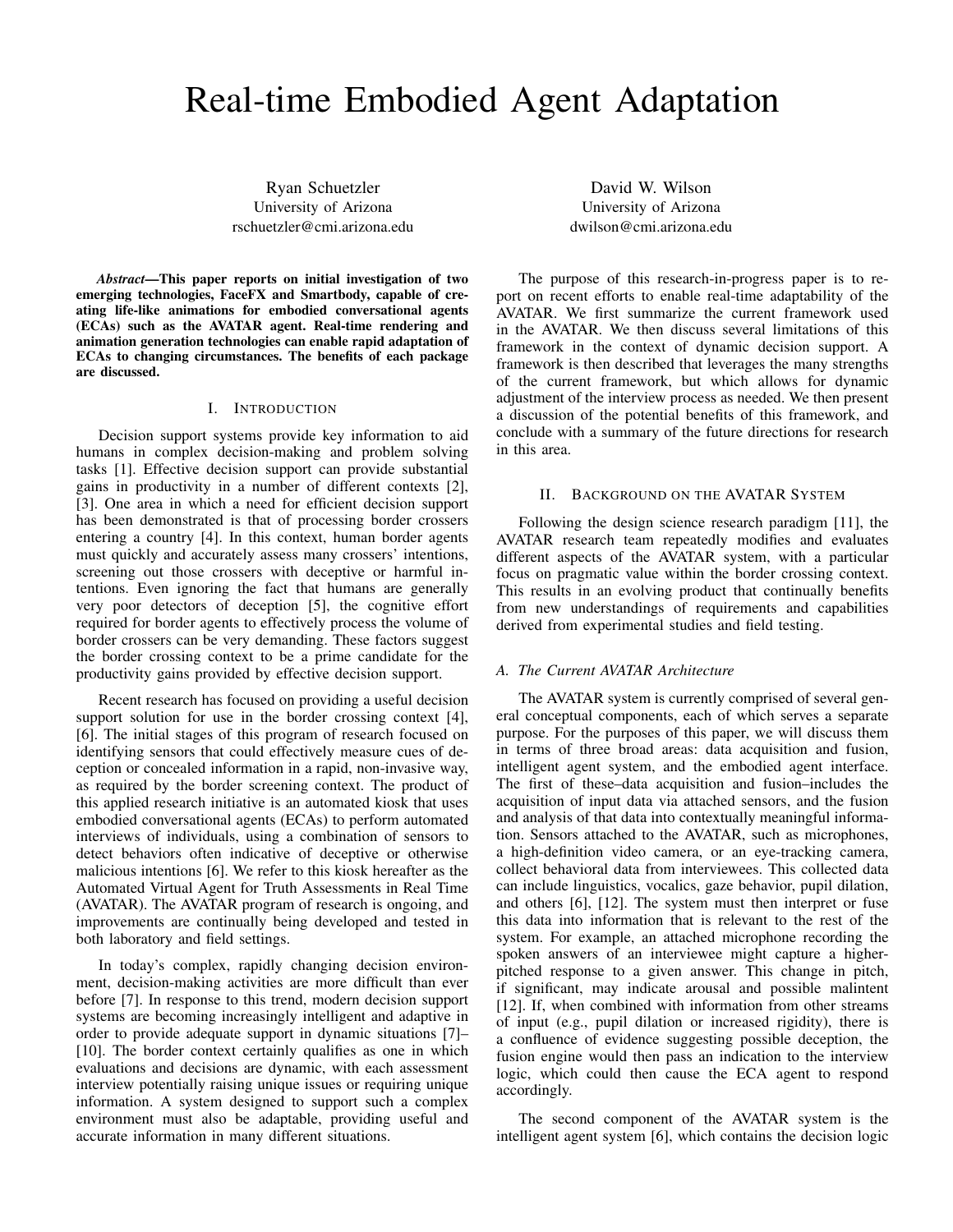that drives the interview process. The interview logic specifies which questions are asked and in what order. It is the intelligence behind the ECA interacting with the interviewee. This logic is customized for different contexts in which the AVATAR is field-tested–an interview in an airport will require different interview logic than an interview at a pedestrian border crossing.

The final component of the AVATAR system is the ECA user interface. This component consists of a virtual, threedimensional human-like agent, presented to the user on a display screen mounted on the kiosk [6]. The ECA responds to commands from the intelligent agent system, and communicates with the interviewee both verbally and nonverbally. The AVATAR research team has expended considerable empirical effort to better understand how changes in the attractiveness, demeanor, voice quality, or other aspects of the ECA influence perceptions and persuasive capability of system users [6], [13].

We note that the AVATAR system has been designed to be modular so that improvements to one component can be implemented without negatively affecting the other components. For example, recent research has investigated the utility of additional input sensors [14]. These additional streams of input can be added to the data acquisition and fusion component, augmenting the effectiveness of the intelligent agent system and the subsequent output of the ECA user interface.

#### *B. Limitations of the Current Framework*

The first two components of the AVATAR can potentially support an adaptive, dynamic interview process. The data acquisition and fusion component provides input to the system, which input will serve as the primary indicator of a need to adapt the interview process. The intelligent agent system currently uses a scripted set of logic, which does not adapt very extensively in response to input from the interviewee. One can clearly see, however, that with advances in artificial intelligence and with increasing richness of the input data provided by the data acquisition and fusion component, the interview logic will become increasingly intelligent in the future, demanding the ability for adaptive output to the user.

We note that the improvement of the first two components of the AVATAR falls outside the scope of this paper. We are solely concerned with the limitations associated with the third component, the ECA interface, which limitations are described next.

The current implementation of the ECA user interface greatly limits the extent to which the AVATAR can dynamically adjust the course of the interview. The ECA interface currently consists of a number of pre-rendered videos that depict the human-like agent speaking, synced with a pre-recorded human voice asking a question. These video recordings are played according to decision-tree logic embedded within the intelligent agent component of the system. As such, there is limited opportunity for the AVATAR to ask questions onthe-fly, as would be required if, for example, the AVATAR's sensors indicated a deceptive-sounding response about which the decision logic would like more related information. This is one of the key factors distinguishing human interviews from automated interactions–the human interviewer has the ability to ask probing questions when he or she detects suspicious responses regarding a particular question.

In summary, the AVATAR needs to effectively engage interviewees and provide useful, complete information to decisionmakers in the complex, dynamic border crossing context. In order to provide such complete information, the AVATAR must be able to dynamically adjust the interview process in a way similar to that of a human interviewer, able to probe into suspicious responses and extract more, and more relevant, information. The current AVATAR framework is limited in its ability to dynamically interact with interviewees, most notably in the capabilities of the ECA interface. The framework we propose in the following sections attempts to remove these limitations from the ECA interface, providing a process through which an improved intelligent agent system can dynamically direct the ECA conducting the interview.

#### III. THE ADAPTIVE AVATAR

The focus of the framework proposed in this section is the ability to adapt the animation of the ECA to changing conversational requirements. Two primary routes can be taken to enable this adaptiveness. As the current process involves prerendered, animated video clips, the process is time-consuming and requires extensive computer processing. Creating a set of question for a simple interview involving yes/no questions can take hundreds of hours of computing time. To create an adaptable interviewer, we advocate the migration from prerendered video to the real-time rendering capabilities of a game system.

The proposed migration to real-time rendering will be a two-phase process discussed below. In the first phase, predefined animations can be created using animation software such as FaceFX [15]. In the second phase, animations and actions can be defined in real-time using SmartBody [16].

#### *A. Phase 1 - FaceFX*

In the first phase of creating a more adaptive ECA for the AVATAR, animations will continue to be defined in advance. The other components of the AVATAR do not currently support the artificial intelligence needed for a fully automated, intelligent interview. Thus, little will be done to modify the underlying logic and structure of the interview process. However, rather than creating and rendering the animations as video, software will be used to define the motion of a 3D character. Those predefine motions will be rendered only when needed, and in real-time using a game engine such as Unity or Unreal.

FaceFX [15] is a software package created by OC3 Entertainment that creates lip-synced 3D animations from an animated model and the audio clip to be animated. The audio clips can be either human voices or text-to-speech creations. In either case, FaceFX uses key frame animation to generate very realistic speaking animations. FaceFX automatically adds small nonverbal motions such as blinking, gaze, and head movements. These behaviors can be manually adjusted after the initial animation is created.

FaceFX is still limited, however, in that animations must be created, though not rendered, in advance. To adjust an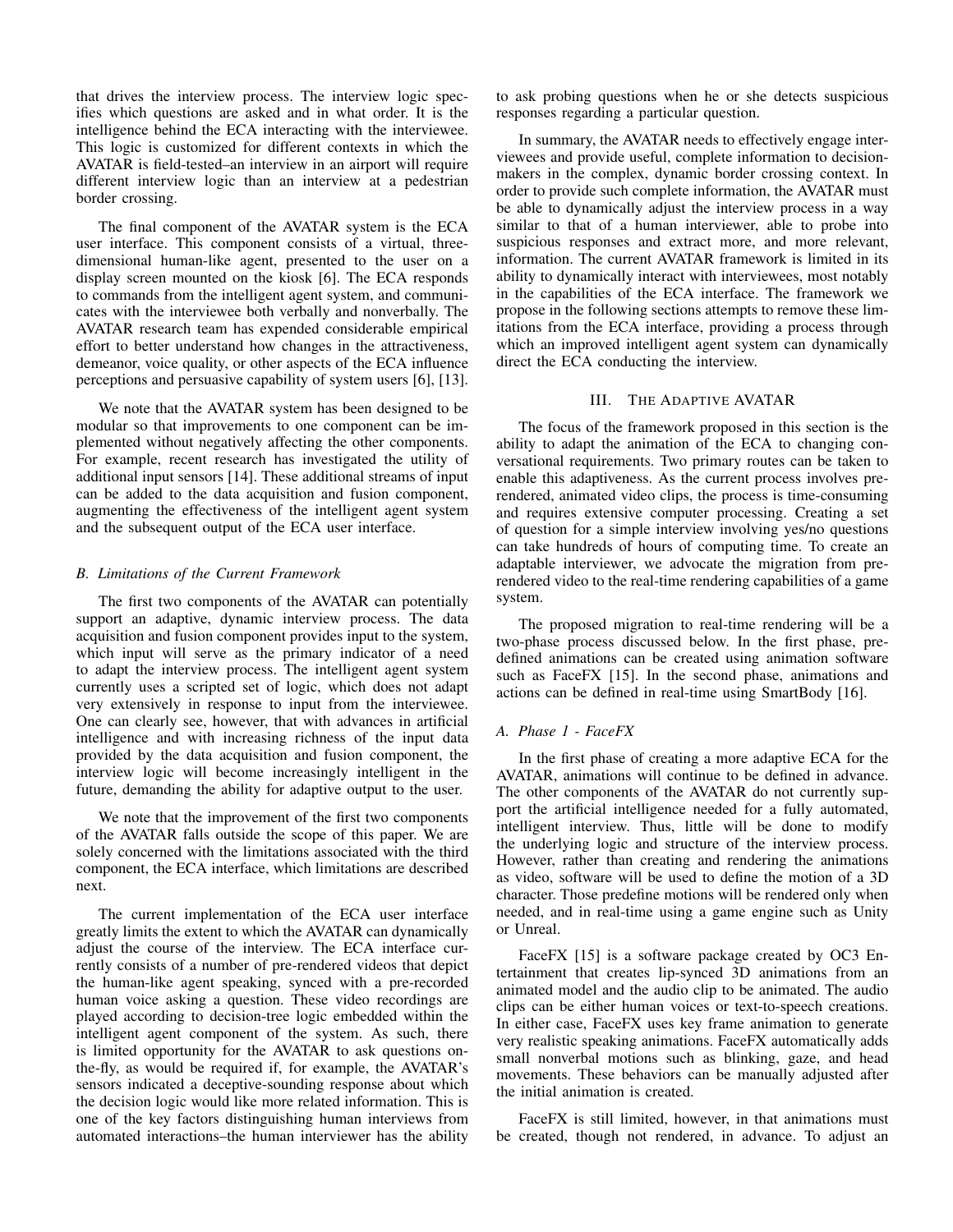interview and, for example, add more questions, the animations would need to be created in FaceFX and then passed along to the computers used to conduct the interviews. This process follows the current video-based interview framework, but it offers one tremendous advantage. Unlike the current framework, which requires hours of processing time to render the speaking animations, the creation and updating of the interview sequence will be done in minutes.

#### *B. Phase 2 - SmartBody*

To further increase the adaptability of the AVATAR system, the next step will be to adopt the Smartbody behavior realization system [16]. Smartbody is a modular system designed for real-time animation of human characters. It incorporates game engine functionality for real-time rendering, along with modules for the real-time generation of animations. The Smartbody system uses the Behavioral Markup Language (BML) to represent actions to be performed by an animated actor. Instructions formatted as BML can include speech, gestures, and body movement.

Smartbody would increase the adaptability of the AVATAR beyond even FaceFX by enabling real-time generation of animations. Smartbody uses the same game engine rendering technology as FaceFX, but rather than requiring animations to be created ahead of time, Smartbody can use the BML signals to drive an ECA's animation on-the-fly. By replacing the animation system of the AVATAR with Smartbody, it would be possible to create and animate new questions using a dialogue manager.

The modular architecture of Smartbody allows for different components to be replaced without affecting others. For example, if a new text-to-speech engine is created that enables more human-like speech to be generated, the text-to-speech module can be replaced without requiring massive changes to the entire system. Lip sync and gesture animations would remain the same. If a certain project requires pre-recorded voices rather than text-to-speech, that module can be removed, and other animations will be unaffected.

#### *C. Advantages*

Several advantages will be realized when the AVATAR system is moved from pre-rendered video to real-time rendering with FaceFX or Smartbody.

*1) Speed:* The speed of development of new animations for new questions will dramatically increase. As mentioned above, the current animation process involves rendering dozens of high-quality videos requiring hundreds of hours of computing time. With real-time rendering, the creation of the lipsynced speaking animations takes seconds rather than hours. Using Ogre3D, an open source graphics rendering engine, with FaceFX, we were able to create high-quality speaking animations in minutes.

Using Smartbody, the speaking animations are created onthe-fly. Using text-to-speech, not even the audio has to be created in advance. The trade-off for this level of real-time adaptation is animation quality. The lip sync capabilities of FaceFX generate very lifelike movements. The lip sync in Smartbody is not as closely matched.

*2) Adaptability:* Along with the increases in speed come improvements in system adaptability. These improvements will be realized more fully with the use of Smartbody (Phase 2) than of FaceFX (Phase 1). The ability of the Smartbody system to generate lip-synced animations in real-time, along with the ability to use text-to-speech to speak, will allow the creation of a system that can quickly adapt to a wide variety of situations. For example, new questions could be added in a deployed system without requiring the creation of new animations, again requiring hundreds of hours to generate.

#### IV. CONCLUSION

The AVATAR research team is continually working to improve and expand the capabilities of the AVATAR. As a research in progress, this paper reports the result of initial feasibility testing that we have performed to investigate the usefulness and effectiveness of converting the interacting component of the AVATAR to a more adaptive framework. Initial testing indicates that the proposed migration could very quickly produce benefits in reduced rendering time and a more easily modified interview structure. In addition, moving from pre-rendered videos to real-time animations via a game engine lays the groundwork for a more adaptable ECA interaction as other technologies embedded within the AVATAR continue to improve, eventually giving rise to a more intelligent, dynamic interviewing agent.

#### **REFERENCES**

- [1] J. Shim, M. Warkentin, J. F. Courtney, D. J. Power, R. Sharda, and C. Carlsson, "Past, present, and future of decision support technology," *Decision Support Systems*, vol. 33, no. 2, pp. 111 – 126, 2002.
- [2] G. DeSanctis and R. B. Gallupe, "A foundation for the study of group decision support systems," *Management Science*, vol. 33, no. 5, pp. 589–609, 1987.
- [3] P. G. W. Keen, "Value analysis: justifying decision support systems," *MIS Quarterly*, vol. 5, no. 1, pp. 1–15, Mar. 1981.
- [4] M. W. Patton, "Decision support for rapid assessment of truth and deception using automated assessment technologies and kiosk-based embodied conversational agents," Ph.D. dissertation, University of Arizona, 2009.
- [5] B. DePaulo, J. Lindsay, B. Malone, L. Muhlenbruck, K. Charlton, and H. Cooper, "Cues to deception," *Psychological Bulletin*, vol. 129, no. 1, p. 74, 2003.
- [6] J. F. Nunamaker Jr., D. C. Derrick, A. C. Elkins, J. K. Burgoon, and M. W. Patton, "Embodied conversational agent–based kiosk for automated interviewing." *Journal of Management Information Systems*, vol. 28, no. 1, pp. 17-48, Summer2011 2011.
- [7] G. Zhang, Y. Xu, and T. Li, "A special issue on new trends in intelligent decision support systems," *Knowledge-Based Systems*, vol. 32, no. 0, pp. 1 – 2, 2012.
- [8] S. Chan and W. Ip, "A dynamic decision support system to predict the value of customer for new product development," *Decision Support Systems*, vol. 52, no. 1, pp. 178 – 188, 2011.
- [9] C.-S. J. Dong and A. Srinivasan, "Agent-enabled service-oriented decision support systems," *Decision Support Systems*, no. 0, pp. –, 2012.
- [10] E. Ngai, T. Leung, Y. Wong, M. Lee, P. Chai, and Y. Choi, "Design and development of a context-aware decision support system for realtime accident handling in logistics," *Decision Support Systems*, vol. 52, no. 4, pp. 816 – 827, 2012.
- [11] A. R. Hevner, S. T. March, J. Park, and S. Ram, "Design science in information systems research," *MIS Quarterly*, vol. 28, no. 1, pp. 75– 105, Mar. 2004.
- [12] D. Derrick, A. Elkins, J. Burgoon, J. Nunamaker Jr, and D. Zeng, "Border security credibility assessments via heterogeneous sensor fusion," *IEEE Intelligent Systems*, pp. 41–49, 2010.